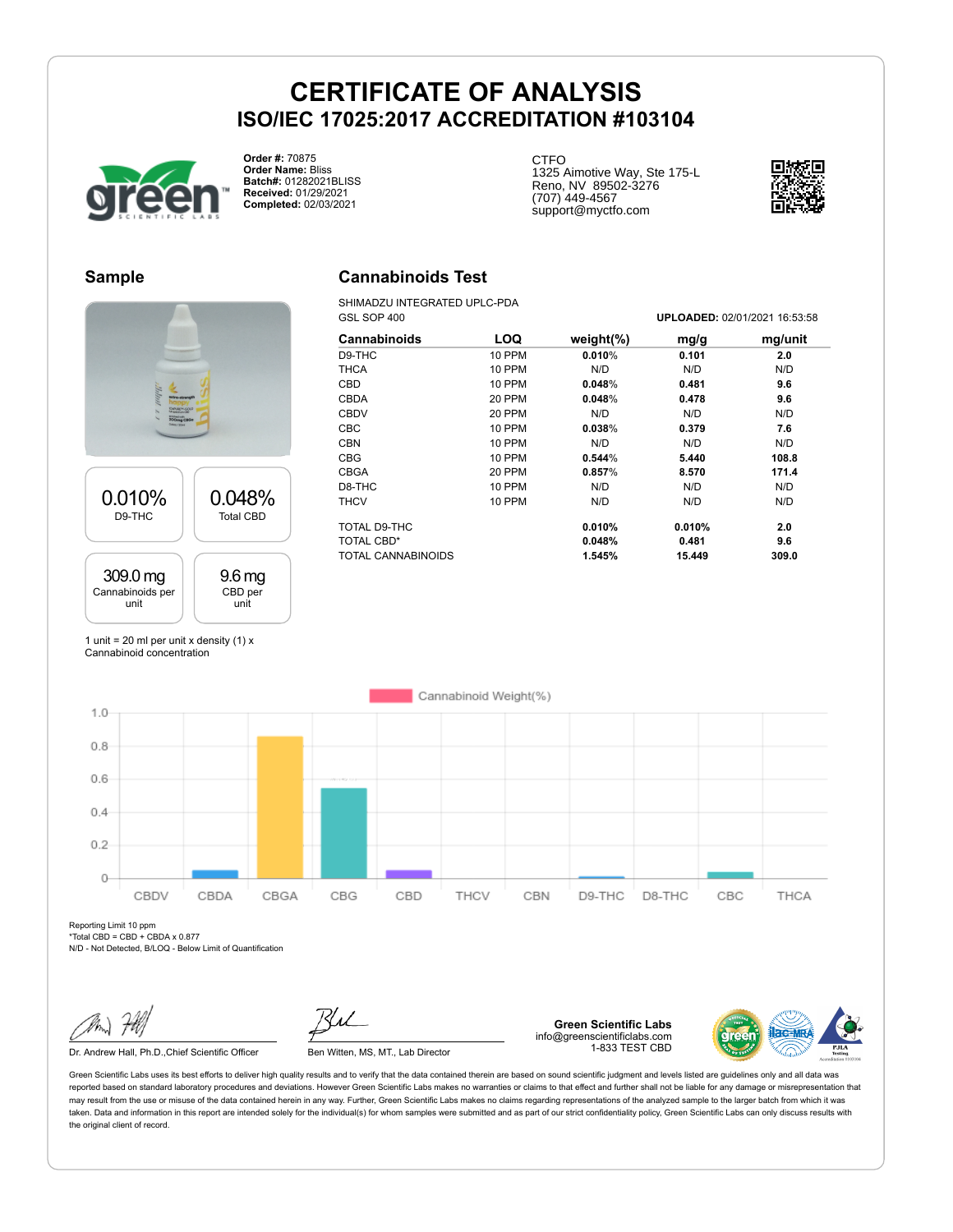

**Order #:** 70875 **Order Name:** Bliss **Batch#:** 01282021BLISS **Received:** 01/29/2021 **Completed:** 02/03/2021

CTFO<br>
Serves **Serves** 511 S<br>1325 Aimotive Way, Ste 175-L La Alliotive Way, Ste 175-L<br>no, NV 89502-3276<br>7) 449-4567 support@myctfo.com Reno, NV 89502-3276 (707) 449-4567



### **TERPENES: TOTAL (0.002%)**

Headspace GCMS - Shimadzu GCMS QP2020 with HS20

GSL SOP 404 **Prepared:** 01/29/2021 20:15:18 **Uploaded:** 02/01/2021 13:24:28

#### **Terpene Results (%) LOQ (%) LOD (%)** BETA-MYRCENE B/LOQ 0.0067% 0.0063% **Terpenes Breakdown**

#### **Top Terpenes Results:**



#### **Tested for but not present:**

ALPHA-PINENE, CAMPHENE, BETA-PINENE, 3-CARENE, ALPHA-TERPINENE, TRANS-BETA-OCIMENE, LIMONENE, P-CYMENE, CIS-BETA-OCIMENE, EUCALYPTOL, GAMMA.-TERPINENE, TERPINOLENE, LINALOOL, ISOPULEGOL, GERANIOL, CARYOPHYLLENE, HUMULENE, CIS-NEROLIDOL, TRANS-NEROLIDOL, GUAIOL, CARYOPHYLLENE OXIDE, ALPHA-BISABOLOL

Dr. Andrew Hall, Ph.D.,Chief Scientific Officer Ben Witten, MS, MT., Lab Director

**Green Scientific Labs** info@greenscientificlabs.com 1-833 TEST CBD

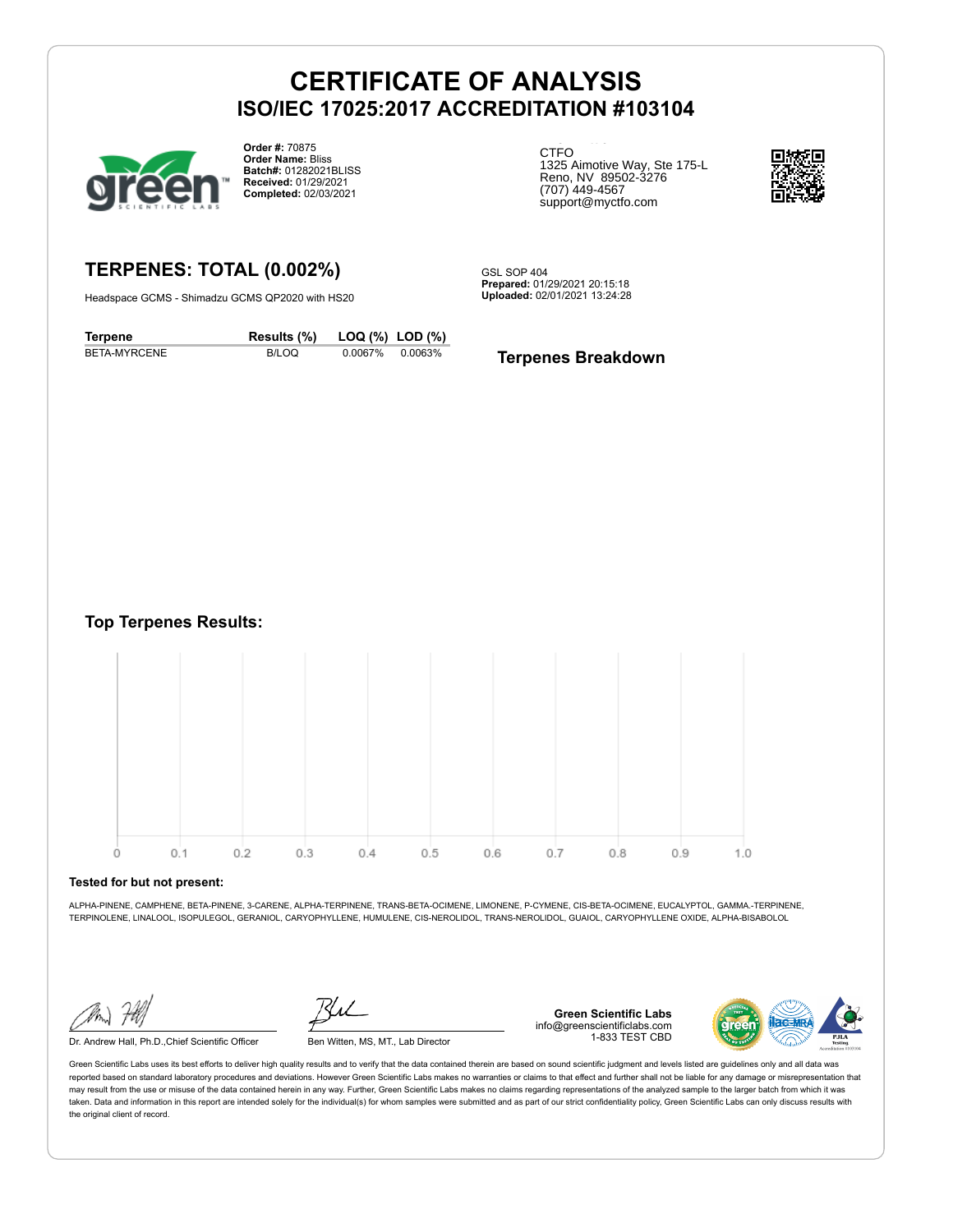

**Order #:** 70875 **Order Name:** Bliss **Batch#:** 01282021BLISS **Received:** 01/29/2021 **Completed:** 02/03/2021

CTFO 511 S<br>1325 Aimotive Way, Ste 175-L 23 Annolive Vvay, Ste 173-1<br>Pho, NV 89502-3276<br>07) 449-4567 support@myctfo.com Reno, NV 89502-3276 (707) 449-4567



### **PESTICIDE ANALYSIS:**

GSL SOP 401 **PREPARED:** 01/29/2021 19:54:21 **UPLOADED:** 02/01/2021 15:38:20

GCMS-MS - Shimadzu GCMS-TQ8040

| Pesticide    | <b>Action Level</b><br>(ppm) | <b>Results</b><br>(ppm) | LOQ<br>(ppm) | LOD<br>(ppm) |  |
|--------------|------------------------------|-------------------------|--------------|--------------|--|
| CAPTAN       | 3.000                        | N/D                     | 0.003        | 0.001        |  |
| CHLORDANE    | 0.100                        | N/D                     | 0.003        | 0.001        |  |
| CHLORFENAPYR | 0.100                        | N/D                     | 0.003        | 0.001        |  |
| COUMAPHOS    | 0.100                        | N/D                     | 0.003        | 0.001        |  |
|              |                              |                         |              |              |  |

**Pesticide Action Level Results LOQ LOD (ppm) (ppm) (ppm) (ppm)** CYFLUTHRIN 1.000 N/D 0.003 0.001 CYPERMETHRIN 1.000 N/D 0.003 0.001 PENTACHLORONITROBENZENE 0.200 N/D 0.003 0.001

LCMS-MS - Shimadzu LCMS-8060

| <b>Pesticide</b>           | <b>Action Level</b> | Results | LOQ   | LOD   |
|----------------------------|---------------------|---------|-------|-------|
|                            | (ppm)               | (ppm)   | (ppm) | (ppm) |
| <b>ABAMECTIN B1A</b>       | 0.300               | N/D     | 0.005 | 0.001 |
| <b>ACEPHATE</b>            | 3.000               | N/D     | 0.001 | 0.001 |
| <b>ACEQUINOCYL</b>         | 2.000               | N/D     | 0.001 | 0.001 |
| <b>ACETAMIPRID</b>         | 3.000               | N/D     | 0.005 | 0.001 |
| <b>ALDICARB</b>            | 0.100               | N/D     | 0.005 | 0.001 |
| <b>AZOXYSTROBIN</b>        | 3.000               | N/D     | 0.001 | 0.001 |
| <b>BIFENAZATE</b>          | 3.000               | N/D     | 0.005 | 0.001 |
| <b>BIFENTHRIN</b>          | 0.500               | N/D     | 0.005 | 0.001 |
| <b>BOSCALID</b>            | 3.000               | N/D     | 0.005 | 0.001 |
| CARBARYL                   | 0.500               | N/D     | 0.003 | 0.001 |
| <b>CARBOFURAN</b>          | 0.100               | N/D     | 0.001 | 0.001 |
| <b>CHLORANTRANILIPROLE</b> | 3.000               | N/D     | 0.005 | 0.005 |
| <b>CHLORMEQUAT</b>         | 3.000               | N/D     | 0.025 | 0.025 |
| <b>CHLORIDE</b>            |                     |         |       |       |
| <b>CHLORPYRIFOS</b>        | 0.100               | N/D     | 0.001 | 0.001 |
| <b>CLOFENTEZINE</b>        | 0.500               | N/D     | 0.001 | 0.001 |
| <b>DAMINOZIDE</b>          | 0.100               | N/D     | 0.005 | 0.001 |
| <b>DIAZINON</b>            | 0.200               | N/D     | 0.001 | 0.001 |
| <b>DICHLORVOS</b>          | 0.100               | N/D     | 0.005 | 0.001 |
| <b>DIMETHOATE</b>          | 0.100               | N/D     | 0.001 | 0.001 |
| <b>DIMETHOMORPH</b>        | 3.000               | N/D     | 0.005 | 0.001 |
| <b>ETHOPROPHOS</b>         | 0.100               | N/D     | 0.001 | 0.001 |
| <b>ETOFENPROX</b>          | 0.100               | N/D     | 0.001 | 0.001 |
| <b>ETOXAZOLE</b>           | 1.500               | N/D     | 0.010 | 0.005 |
| <b>FENHEXAMID</b>          | 3.000               | N/D     | 0.005 | 0.001 |
| <b>FENOXYCARB</b>          | 0.100               | N/D     | 0.005 | 0.001 |
| <b>FENPYROXIMATE</b>       | 2.000               | N/D     | 0.001 | 0.001 |
| <b>FIPRONIL</b>            | 0.100               | N/D     | 0.003 | 0.001 |
| <b>FLONICAMID</b>          | 2.000               | N/D     | 0.025 | 0.010 |
| <b>FLUDIOXONIL</b>         | 3.000               | N/D     | 0.003 | 0.001 |
| <b>HEXYTHIAZOX</b>         | 2.000               | N/D     | 0.005 | 0.001 |

| <b>Pesticide</b>       | <b>Action Level</b> | Results | LOQ   | LOD   |
|------------------------|---------------------|---------|-------|-------|
|                        | (ppm)               | (ppm)   | (ppm) | (ppm) |
| <b>IMAZALIL</b>        | 0.100               | N/D     | 0.005 | 0.001 |
| <b>IMIDACLOPRID</b>    | 3.000               | N/D     | 0.005 | 0.001 |
| <b>KRESOXIM-METHYL</b> | 1.000               | N/D     | 0.010 | 0.005 |
| <b>MALATHION</b>       | 2.000               | N/D     | 0.005 | 0.001 |
| METALAXYL              | 3.000               | N/D     | 0.001 | 0.001 |
| <b>METHIOCARB</b>      | 0.100               | N/D     | 0.005 | 0.001 |
| <b>METHOMYL</b>        | 0.100               | N/D     | 0.001 | 0.001 |
| <b>MEVINPHOS</b>       | 0.100               | N/D     | 0.001 | 0.001 |
| <b>MYCLOBUTANIL</b>    | 3.000               | N/D     | 0.005 | 0.001 |
| <b>NALED</b>           | 0.500               | N/D     | 0.005 | 0.001 |
| OXAMYL                 | 0.500               | N/D     | 0.001 | 0.001 |
| <b>PACLOBUTRAZOL</b>   | 0.100               | N/D     | 0.005 | 0.001 |
| <b>PERMETHRINS</b>     | 1.000               | N/D     | 0.005 | 0.001 |
| PHOSMET                | 0.200               | N/D     | 0.005 | 0.001 |
| <b>PIPERONYL</b>       | 3.000               | N/D     | 0.001 | 0.001 |
| <b>BUTOXIDE</b>        |                     |         |       |       |
| <b>PRALLETHRIN</b>     | 0.400               | N/D     | 0.005 | 0.005 |
| <b>PROPICONAZOLE</b>   | 1.000               | N/D     | 0.010 | 0.005 |
| <b>PROPOXUR</b>        | 0.100               | N/D     | 0.001 | 0.001 |
| <b>PYRETHRINS</b>      | 1.000               | N/D     | 0.005 | 0.005 |
| (PYRETHRIN I)          |                     |         |       |       |
| <b>PYRIDABEN</b>       | 3.000               | N/D     | 0.005 | 0.001 |
| <b>SPINETORAM</b>      | 3.000               | N/D     | 0.001 | 0.001 |
| SPINOSAD               | 3.000               | N/D     | 0.001 | 0.001 |
| <b>SPIROMESIFEN</b>    | 3.000               | N/D     | 0.005 | 0.001 |
| <b>SPIROTETRAMAT</b>   | 3.000               | N/D     | 0.001 | 0.001 |
| <b>SPIROXAMINE</b>     | 0.100               | N/D     | 0.001 | 0.001 |
| <b>TEBUCONAZOLE</b>    | 1.000               | N/D     | 0.005 | 0.001 |
| <b>THIACLOPRID</b>     | 0.100               | N/D     | 0.001 | 0.001 |
| <b>THIAMETHOXAM</b>    | 1.000               | N/D     | 0.001 | 0.001 |
| TRIFLOXYSTROBIN        | 3.000               | N/D     | 0.001 | 0.001 |

N/D = Not Detected, A/LOQ = Above LOQ Level, B/LOQ = Below LOQ Level, B/LOD = Below LOD Level

Dr. Andrew Hall, Ph.D.,Chief Scientific Officer Ben Witten, MS, MT., Lab Director

**Green Scientific Labs** info@greenscientificlabs.com 1-833 TEST CBD

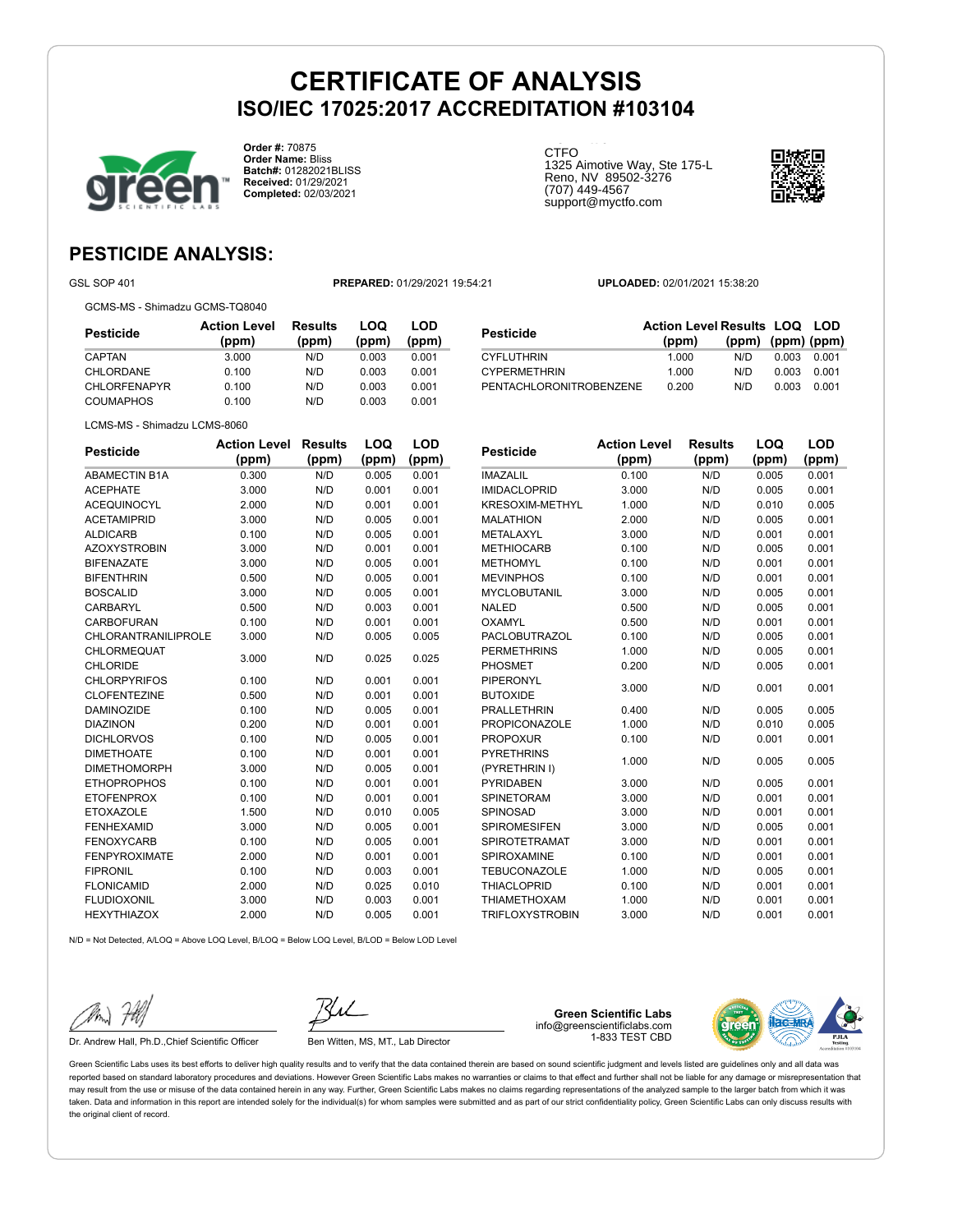

**Order #:** 70875 **Order Name:** Bliss **Batch#:** 01282021BLISS **Received:** 01/29/2021 **Completed:** 02/03/2021

CTFO<sub>b</sub> 511 S<br>1325 Aimotive Way, Ste 175-L 223 Annolive vvay, Ste 173-<br>eno, NV 89502-3276<br>'07) 449-4567<br>upport@myctfo.com Reno, NV 89502-3276 (707) 449-4567 support@myctfo.com



### **RESIDUAL SOLVENTS:**

Headspace GCMS - Shimadzu GCMS QP2020 with HS20

GSL SOP 405 **Prepared:** 01/29/2021 19:56:27 **Uploaded:** 02/01/2021 13:01:40

| <b>Residual Solvent</b>   | <b>Action Level (ppm)</b> | Results (ppm) | LOQ (ppm) | LOD (ppm) |
|---------------------------|---------------------------|---------------|-----------|-----------|
| 1,1-DICHLOROETHENE        | 8                         | N/D           | 0.63      | 0.63      |
| 1,2- DICHLOROETHANE       | 2                         | N/D           | 0.12      | 0.02      |
| <b>ACETONE</b>            | 5,000                     | N/D           | 140       | 20        |
| <b>ACETONITRILE</b>       | 410                       | N/D           | 25        | 1         |
| <b>BENZENE</b>            |                           | N/D           |           | 0.5       |
| <b>BUTANE</b>             | 5,000                     | N/D           | 50        | 10        |
| <b>CHLOROFORM</b>         |                           | N/D           |           | 0.5       |
| CIS 1,2-DICHLOROETHENE    | 5                         | N/D           | 0.73      | 0.18      |
| <b>ETHANOL</b>            | 5,000                     | 673           | 140       | 20        |
| ETHYL ACETATE             | 5,000                     | N/D           | 140       | 20        |
| ETHYL ETHER               | 5,000                     | N/D           | 140       | 20        |
| ETHYLENE OXIDE            |                           | N/D           | 0         | 0         |
| <b>ISOPROPYL ALCOHOL</b>  | 5,000                     | 2,437         | 140       | 20        |
| <b>METHANOL</b>           | 3,000                     | <b>B/LOQ</b>  | 100       | 20        |
| <b>METHYLENE CHLORIDE</b> | 125                       | N/D           | 0.15      | 0.15      |
| N-HEPTANE                 | 5,000                     | N/D           | 140       | 20        |
| N-HEXANE                  | 290                       | N/D           | 18        | 10        |
| <b>PENTANE</b>            | 5,000                     | N/D           | 140       | 20        |
| PROPANE                   | 5,000                     | N/D           | 20        |           |
| <b>TOLUENE</b>            | 890                       | N/D           | 53        |           |
| TRANS 1,2-DICHLOROETHENE  | 5                         | N/D           | 0.73      | 0.18      |
| <b>TRICHLOROETHENE</b>    |                           | N/D           |           | 0.5       |
| <b>XYLENES</b>            | 150                       | N/D           | 130       | 20        |

Dr. Andrew Hall, Ph.D., Chief Scientific Officer Ben Witten, MS, MT., Lab Director

**Green Scientific Labs** info@greenscientificlabs.com 1-833 TEST CBD

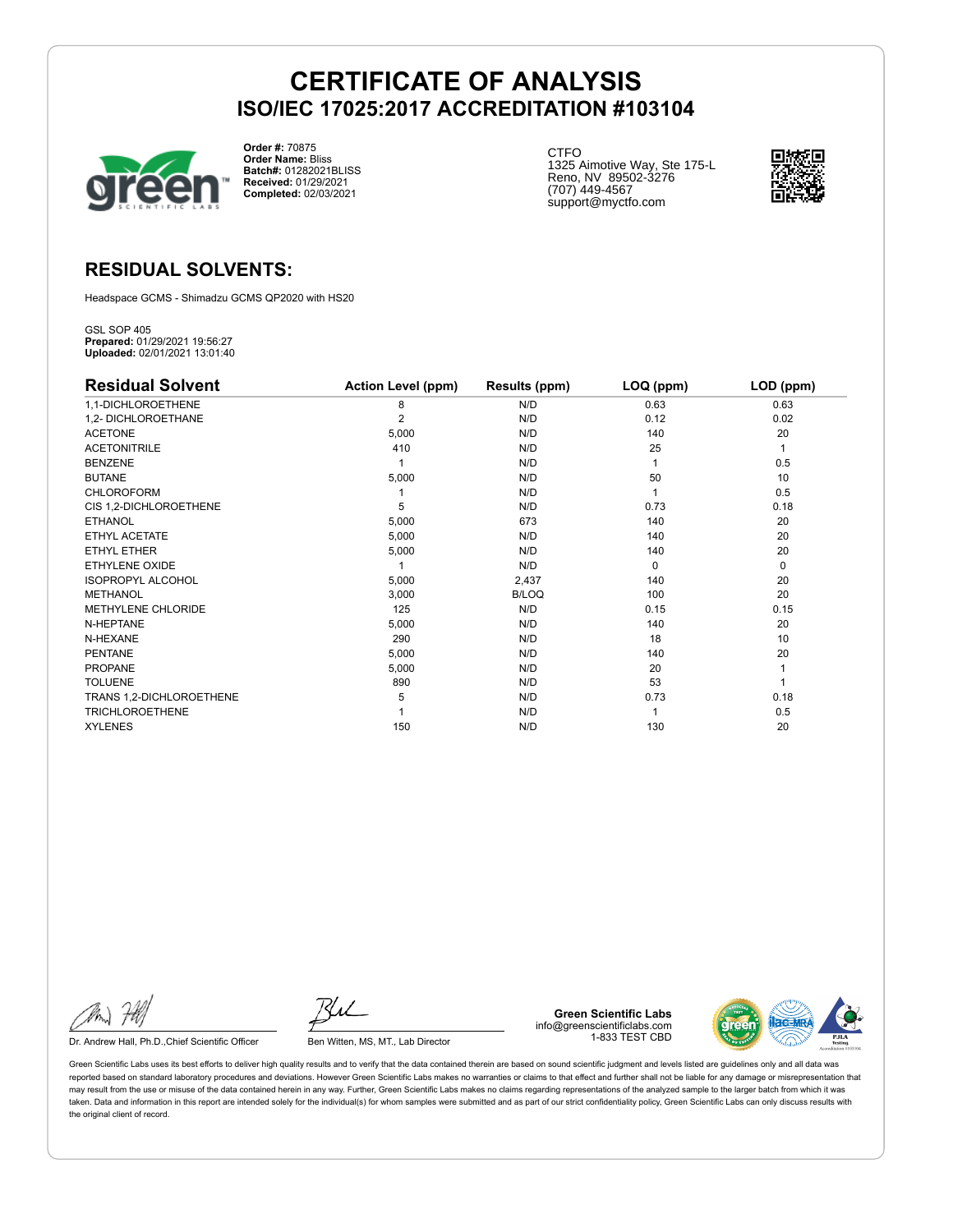

**Order #:** 70875 **Order Name:** Bliss **Batch#:** 01282021BLISS **Received:** 01/29/2021 **Completed:** 02/03/2021

**Seven X Cure** y<br>Aimotive Way, Ste<br>, NV 89502-3276 t4.7xmanufacturing@gmail.com, (707) 449-4567 support@myctfo.com **CTFO** 1325 Aimotive Way, Ste 175-L Reno, NV 89502-3276



#### **Microbial Analysis:**

fa PCR - Agilent AriaMX

# **Microbial Analysis** GSL SOP 406

**Uploaded:** 02/01/2021 15:49:59

### **MICROBIAL ANALYSIS:**

PCR - Agilent AriaMX

| <b>Test</b>        | <b>SOP</b> | <b>Test Method</b> | Device Used       | <b>LOD</b> | <b>Allowable</b><br>Criteria  | <b>Actual Result Pass/Fail</b> |             |
|--------------------|------------|--------------------|-------------------|------------|-------------------------------|--------------------------------|-------------|
| STEC E. COLI*      | 406.01     | USP 61/62+         | <b>ARIAMX PCR</b> | 1 CFU/G**  | DETECT/NOT<br><b>DETECTED</b> | NOT DETECTED                   | <b>PASS</b> |
| PATHOGENIC E. COLI | 406.01     | USP 61/62+         | <b>ARIAMX PCR</b> | 1 CFU/G**  | DETECT/NOT<br><b>DETECTED</b> | NOT DETECTED                   | <b>PASS</b> |
| SALMONELLA*        | 406.01     | USP 61/62+         | <b>ARIAMX PCR</b> | 1 CFU/G**  | DETECT/NOT<br><b>DETECTED</b> | NOT DETECTED                   | <b>PASS</b> |

† USP 61 (enumeration of bacteria TAC, TYM, and ENT/Coliform), USP 62 (identifying specific species E.coli Aspergillus etc) \* STEC and Salmonella run as Multiplex

\*\* CFU/g Calculation based on MIP/Extract matrix

\*\*\* Flavus = 2 Copies of DNA / Fumigatis = 2 Copies of DNA Niger = 20 Copies of DNA / Terrus = 10 copies of DNA

Dr. Andrew Hall, Ph.D., Chief Scientific Officer Ben Witten, MS, MT., Lab Director

**Green Scientific Labs** info@greenscientificlabs.com 1-833 TEST CBD